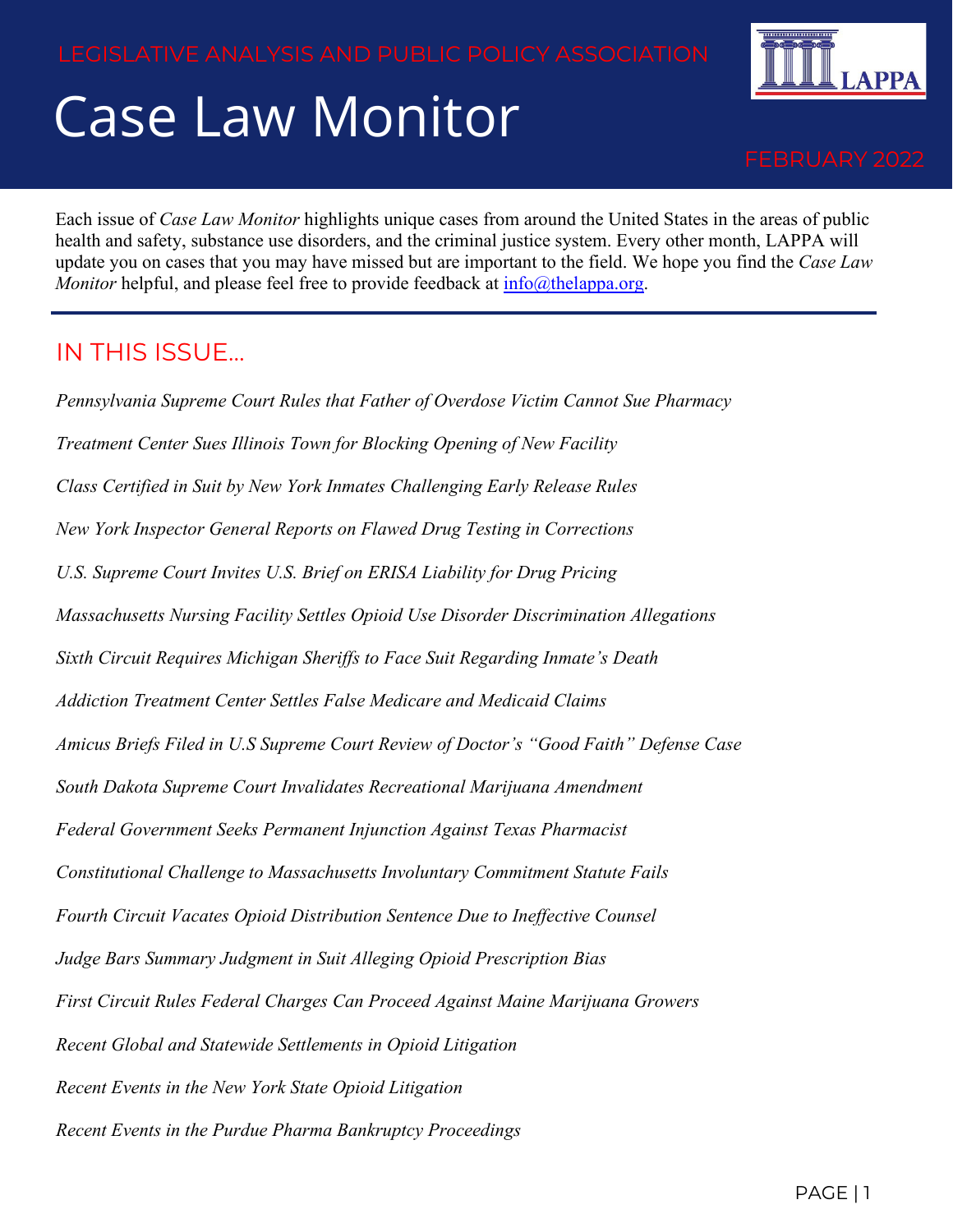#### IN THIS ISSUE CONTINUED…

*Update in the Mallinckrodt Bankruptcy Proceedings*

*Delaware Supreme Court Rules Insurer Has No Duty to Defend Rite Aid*

*Alabama Supreme Court Vacates Decision to Hold Opioid Case in Two Parts*

*Walgreens Must Disclose Financial Information from the Past 25 Years*

*Former Miami-Luken Compliance Officer Enters Plea Agreement*

*Fifth Circuit Dismisses Walmart's Case Against U.S. DOJ*

*Former Insys Executive Asks U.S. Supreme Court to Overturn His Conviction*

# PENNSYLVANIA SUPREME COURT RULES THAT FATHER OF OVERDOSE VICTIM CANNOT SUE PHARMACY

*Dale E. Albert v. Sheeley's Drug Store, Inc.***, Supreme Court of Pennsylvania, Case No. 5 MAP 2021 (opinion filed December 22, 2021).** In a 5-2 decision, the Supreme Court of Pennsylvania upheld a trial court ruling that the father of a fatal fentanyl overdose victim cannot sue the dispensing pharmacy because the decedent engaged in illegal conduct to obtain the drug. In 2016, Sheeley's Drug Store (Sheeley's) dispensed a fentanyl prescription intended for a cancer patient to her son, Zachary Ross, despite directing the pharmacy not to dispense her prescriptions to anyone but herself or her boyfriend. The patient worried that Ross, who suffers from substance use disorder, would try to pick up and use her pain medication. After picking up the prescription, Ross and his friend, Cody Albert (Cody), who drove Ross to the pharmacy, returned to Ross's house and consumed some of the fentanyl. Later that night, Cody died of a fentanyl overdose. Cody's father, Dale Albert (Albert), filed a negligence suit against Sheeley's seeking wrongful death and survival damages. Albert's complaint alleged that Sheeley's negligently allowed Ross to pick up his mother's fentanyl prescription, which proximately caused Cody's overdose and death. Sheeley's sought summary judgment, arguing that the wrongful conduct rule (also known as the *in pari delicto* doctrine) bars the suit. *In pari delicto* is an equitable doctrine that precludes plaintiffs from recovering damages if their cause of action is based, at least partially, on their own illegal conduct. The trial court entered judgment for Sheeley's, concluding that the doctrine bars recovery because Cody's own criminal conduct caused his death in part. Albert appealed to an intermediate appellate court, arguing that Cody did not engage in illegal conduct, as ingesting controlled substances is not illegal, and he did not play a role in Ross improperly obtaining the fentanyl. The appellate court unanimously rejected that argument. On appeal to the Supreme Court of Pennsylvania, Albert argued: (1) that the trial court had no basis to conclude, at the summary judgment stage, that Cody participated actively in Ross's scheme; and (2) that the illegal possession of a controlled substance is not the sort of crime for which the *in pari delicto* doctrine was intended. The majority rejected these arguments and affirmed the ruling of the lower court. The majority found that text messages between Ross and Cody, in which they discussed obtaining drugs, and Cody's act of driving Ross to the pharmacy, show Cody was actively and voluntarily involved in Ross's scheme. While the majority noted that the "result here may seem harsh," they concluded that the lawsuit "falls squarely" within the doctrine. The dissenting justices disagreed that the evidence showed Cody knew Ross illegally obtained the drugs, and that regardless, Cody's behavior did not rise to the level that would trigger the *in pari delicto* doctrine. The dissent further stated that the majority's holding of allowing simple drug possession to trigger the *in pari delicto* doctrine "close[s] the courthouse doors to an overdose victim's heirs."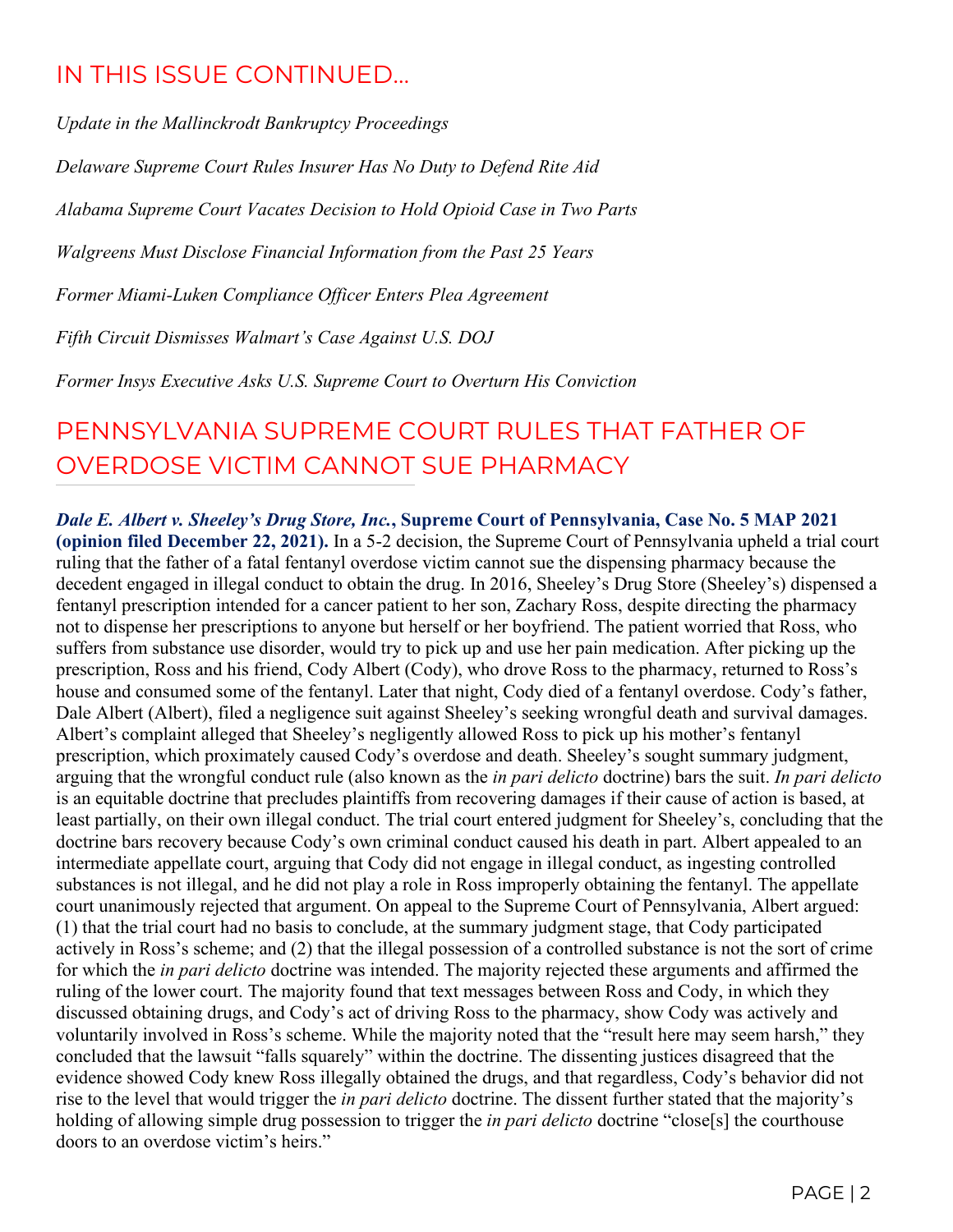#### TREATMENT CENTER SUES ILLINOIS TOWN FOR BLOCKING OPENING OF NEW FACILITY

*Haymarket DuPage, LLC v. Village of Itasca, et al.***, U.S. District Court for the Northern District of Illinois, Case No. 1:22-cv-00160 (suit filed January 11, 2022).** The Haymarket Center (Haymarket), Chicago's largest non-profit mental health and substance use disorder treatment center, filed suit against a Chicago suburb, the Village of Itasca (Itasca), alleging that it unlawfully prevented Haymarket from opening a 240-bed treatment facility within the suburb. Haymarket argues that Itasca and key town governmental entities intentionally interfered with the rights of Haymarket, the people with disabilities it serves, and their families. The lawsuit alleges that Itasca officials, including the mayor and the superintendent of Itasca's public school district, "strategically fostered, intentionally contributed to, and were unduly negatively influenced by [a] 'not in my backyard' opposition." Haymarket accuses Itasca officials of seeking pretexts to reject the proposal amid "discriminatory stereotyping of Haymarket's mission." After Haymarket attended more than 35 hearings, the Itasca's Plan Commission and Board voted unanimously against approving Haymarket's plan to open a facility in Itasca. Haymarket brings its action for declaratory judgment, permanent injunctive relief, and damages under the Fair Housing Amendments Act, Title II of the Americans with Disabilities Act, and Section 504 of the Rehabilitation Act of 1973. Haymarket asks the court to prevent all defendants from refusing to grant a permit and interfering with the opening and operation of their treatment center. Additionally, Haymarket requests that the court enjoins the defendants from issuing false and biased public statements that denigrate Haymarket, its patients, its leadership, its staff, and its supporters. The defendants' answers are due by February 3, 2022.

### CLASS CERTIFIED IN SUIT BY NEW YORK INMATES CHALLENGING EARLY RELEASE RULES

*Latoya Raymond and Jan Javier Santiago Garcia v. New York State Dept. of Corrections and Community Supervision, et al.***, U.S. District Court for the Northern District of New York, Case No. 9:20-CV-1380 (class certified January 11, 2022).** A New York federal district court certified a class of inmates with disabilities in New York who challenge two of the state's early release programs as violating federal disability laws. The Shock Incarceration Program (SIP) is a six-month project that rehabilitates non-violent inmates using intense physical training and drug treatment programs. Inmates who successfully complete the SIP are eligible for immediate conditional release. The Comprehensive Alcohol and Substance Abuse Treatment Program (CASAT) is an intensive regime not involving physical exertion used by inmates with disabilities who cannot participate in SIP. Inmates who are ordered by a sentencing court to participate in SIP but do not meet its physical or mental health requirements can transfer into the CASAT program. According to the New York federal court, an inmate without an impairment that precludes him or her from SIP may be sentenced to SIP or may volunteer for it. In either case, he or she can earn eligibility for release in six months by completing the program successfully. In contrast, an inmate ineligible for SIP who completes CASAT can only earn eligibility for release in six months if he or she was originally sentenced to SIP. Inmates who volunteer for SIP, but do not meet its requirements, do not receive a full release upon completing CASAT. Latoya Raymond and Jan Javier Santiago Garcia, two inmates with disabilities, filed suit alleging that the two programs discriminate against them (and others) in violation of the Americans with Disabilities Act and Section 504 of the Rehabilitation Act of 1973. The plaintiffs assert that under the current scheme, they cannot obtain early release because their respective sentencing courts did not order them into SIP. The judge granted the plaintiffs' motion for class certification. Accordingly, Raymond and Santiago Garcia may now represent a class of inmates with disabilities currently incarcerated in New York, that: (1) were not judicially ordered to enroll in SIP at sentencing; (2) cannot take part in SIP because of health reasons; (3) are otherwise eligible to enroll in SIP; and (4) are thus denied an alternative six-month pathway to early release. Discovery is due by April 1, 2022.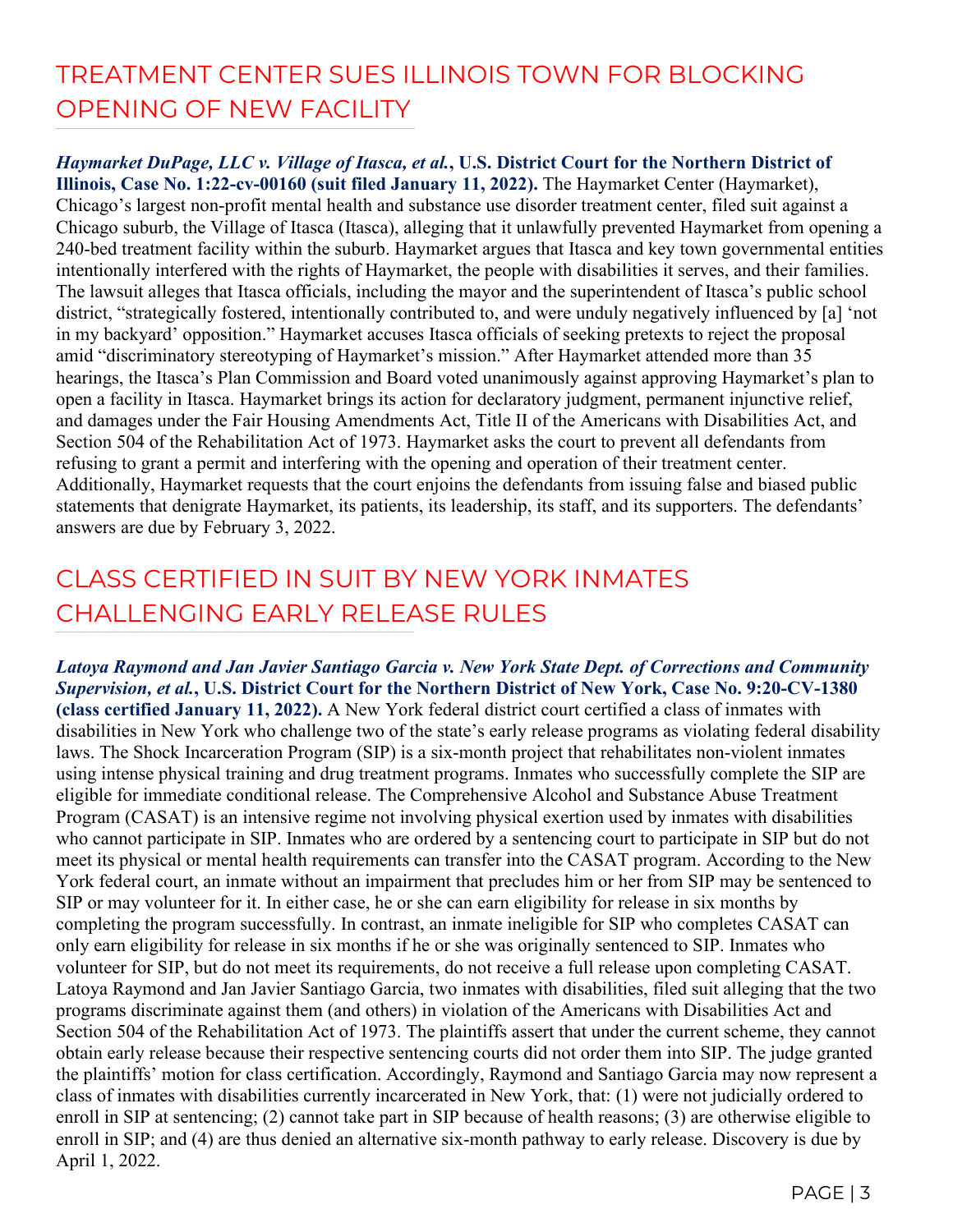#### NEW YORK INSPECTOR GENERAL REPORTS ON FLAWED DRUG TESTING IN CORRECTIONS

**(Report released January 4, 2022).** New York State Inspector General, Lucy Land, released a report on January 4, 2022, stating that statewide correctional facilities subjected incarcerated individuals to internal penalties, including solitary confinement, based on a highly flawed drug testing program administered between January and August 2019 by the New York State Department of Corrections and Community Supervision (DOCCS). The investigation found that flawed drug screens impacted more than 1,600 incarcerated individuals. According to the report, DOCCS did not perform confirmation drug testing as required by the drug screen manufacturer, Microgenics Corporation (Microgenics), and failed to properly investigate the reason for significant spikes in positive test results. Additionally, the investigation revealed that Microgenics representatives provided false or misleading information about the test's reliability after learning of incarcerated individuals attempting to challenge drug screen results. On November 5, 2019, after receiving preliminary results from the Office of Inspector General's investigation, DOCCS ceased imposing penalties based on any positive drug tests results using Microgenics systems without first confirming those results with a more specific method and outside laboratory. On January 15, 2020, DOCCS terminated its contract with Microgenics. Upon acquiring another drug testing vendor, DOCCS resumed its Incarcerated Individual Drug Testing Program on February 22, 2021 and revised its Urinalysis Testing Policy to require that all initial positive test results be sent to an outside laboratory for confirmatory testing.

#### U.S. SUPREME COURT INVITES U.S. BRIEF ON ERISA LIABILITY FOR DRUG PRICING



*Doe 1 v. Express Scripts Inc.***, U.S. Supreme Court, Case No. 21- 471 (invitation to file brief December 13, 2021).** Anthem is a health benefits company that offers health care plans to employers and individuals. Express Scripts is a pharmacy benefits manager (PBM) that negotiates with drug manufacturers, contracts with pharmacies, and processes and pays prescription drug claims. In 2009, Anthem and Express Scripts entered into a 10-year PBM agreement, which included Anthem selling three PBM companies to Express Scripts. In exchange for receiving a higher up-front payment for the three companies, Anthem agreed to pay Express Scripts a higher rate for prescription drugs during the 10-year agreement. In

2016, a group of Anthem health plans and individual subscribers filed suit, alleging that Anthem and Express Scripts violated their fiduciary obligations under the federal Employee Retirement Income Security Act (ERISA) by reaching an agreement knowing that it would result in high drug prices. ERISA requires fiduciaries to act "solely in the interest of the participants and beneficiaries" of a plan. Anthem and Express Scripts moved to dismiss the case for failure to state a claim upon which relief could be granted, and a New York federal district court granted the motion in 2018. In December 2020, the U.S. Court of Appeals for the Second Circuit affirmed the dismissal. The Second Circuit found that Anthem was not acting as a fiduciary when it entered into the PBM agreement because the decision to sell a corporate asset is not a fiduciary decision, even if the sale affects an ERISA plan. Express Scripts was not a fiduciary, the Second Circuit reasoned, because a PBM does not exercise discretionary authority when it sets prescription drug prices per the terms of a contract. The plaintiffs petitioned the U.S. Supreme Court for review on June 25, 2021. To date, no grant or denial has yet been given, but on December 13, 2021, the Court invited the U.S. Solicitor General to file a brief expressing the views of the United States on the case. As of January 27, 2021, no such brief has been filed.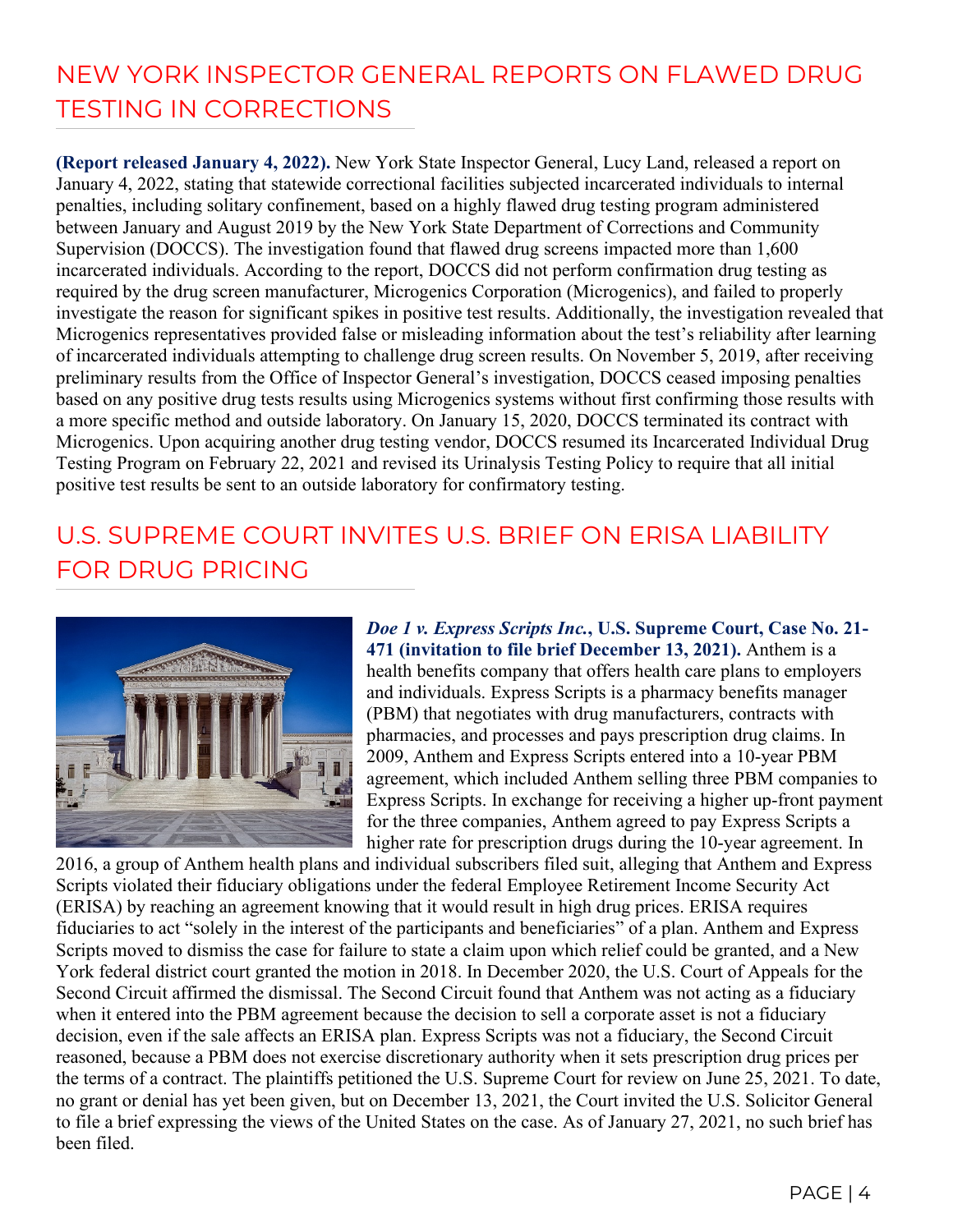#### MASSACHUSETTS NURSING FACILITY SETTLES OPIOID USE DISORDER DISCRIMINATION ALLEGATIONS

#### **Voluntary Resolution Agreement, The Oaks, OCR Case No. 01-19-351990 (December 22, 2021).**

A 2019 complaint filed with the U.S. Department of Health and Human Services' Office for Civil Rights (OCR) alleged that The Oaks, a skilled nursing facility in New Bedford, Massachusetts, refused admission to individuals receiving medication for Opioid Use Disorder (OUD) as a matter of policy. In February 2019, a hospital requested a bed for a patient in need of skilled nursing care, and in April 2019, The Oaks denied the request because the patient was on Suboxone. The Oaks admitted the patient only after he discontinued his Suboxone treatment. In response to the complaint, OCR and the U.S. Department of Justice, through the U.S. Attorney's Office for the District of Massachusetts (DOJ), initiated a review of The Oaks' compliance with Title III of the Americans with Disabilities Act (ADA). The ADA forbids places of public accommodation from discriminating against individuals because of a disability, and OUD is a disability under the ADA. The OCR and DOJ concluded that The Oaks' policy excluded individuals with disabilities, denied them the ability to benefit from The Oaks' services because of a disability, and imposed eligibility criteria that screened out individuals with disabilities. On December 22, 2021, The Oaks reached an agreement with OCR and DOJ to voluntarily resolve the dispute. Under the terms of the agreement, The Oaks agreed to adopt a nondiscrimination policy, revise its admission policy, institute new employee training, and pay a civil penalty of \$5,000 to the DOJ. The OCR and DOJ will monitor The Oaks' compliance for one year and will terminate their review only if The Oaks substantially complies with the agreement.

#### SIXTH CIRCUIT REQUIRES MICHIGAN SHERIFFS TO FACE SUIT REGARDING INMATE'S DEATH

*Dwayne Greene v. Crawford County***., U.S. Court of Appeals for the Sixth Circuit, Case No. 20-1715, (opinion filed January 4, 2022).** On December 4, 2017, law enforcement booked an intoxicated man, Dwayne Greene, into the Crawford County, Michigan jail. Greene soon experienced symptoms of alcohol withdrawal, including delirium tremens. On December 7, Greene collapsed in his cell, suffered acute respiratory failure, and died on December 11. The sheriffs supervising the jail never sought medical treatment for Greene until after his December 7 collapse. On December 8, the sheriffs sought only a mental health evaluation, in which evaluators concluded Greene posed no danger to himself or others. Greene's estate brought a suit under the federal Civil Rights Act (42 U.S.C. § 1983) against: (1) the jail officials for deliberate indifference to Greene's medical needs; and (2) Crawford County for an unconstitutional policy of denying medical care to individuals suffering from delirium tremens. The estate also sued the Northern Lakes Community Mental Health Authority (CMH), the organization that conducted the mental health evaluation. A federal district court granted summary judgment on all claims to CHM and its employees. The jail officials and the County also moved for summary judgment at trial, asserting qualified immunity. The district court denied these motions for six of the jail officials and the county. These seven defendants appealed to the U.S. Court of Appeals for the Sixth Circuit while Green's estate cross-appealed the grant of qualified immunity to the remaining defendants. On January 4, 2022, the Sixth Circuit reversed the district court's summary judgment in favor of one of the sheriffs, dismissed the County's appeal for lack of appellate jurisdiction, affirmed the judgment for the remaining defendants, and remanded the case to the district court for further proceedings. For six of the jail officials, the Sixth Circuit found sufficient evidence that a jury could conclude they acted deliberately indifferent to Greene's medical needs. The court noted that the estate sufficiently established Greene's right not to have "known, serious medical needs" disregarded by jail officials such that qualified immunity does not apply. As a result of the decision, Crawford County and the six jail officials will face a trial in federal district court.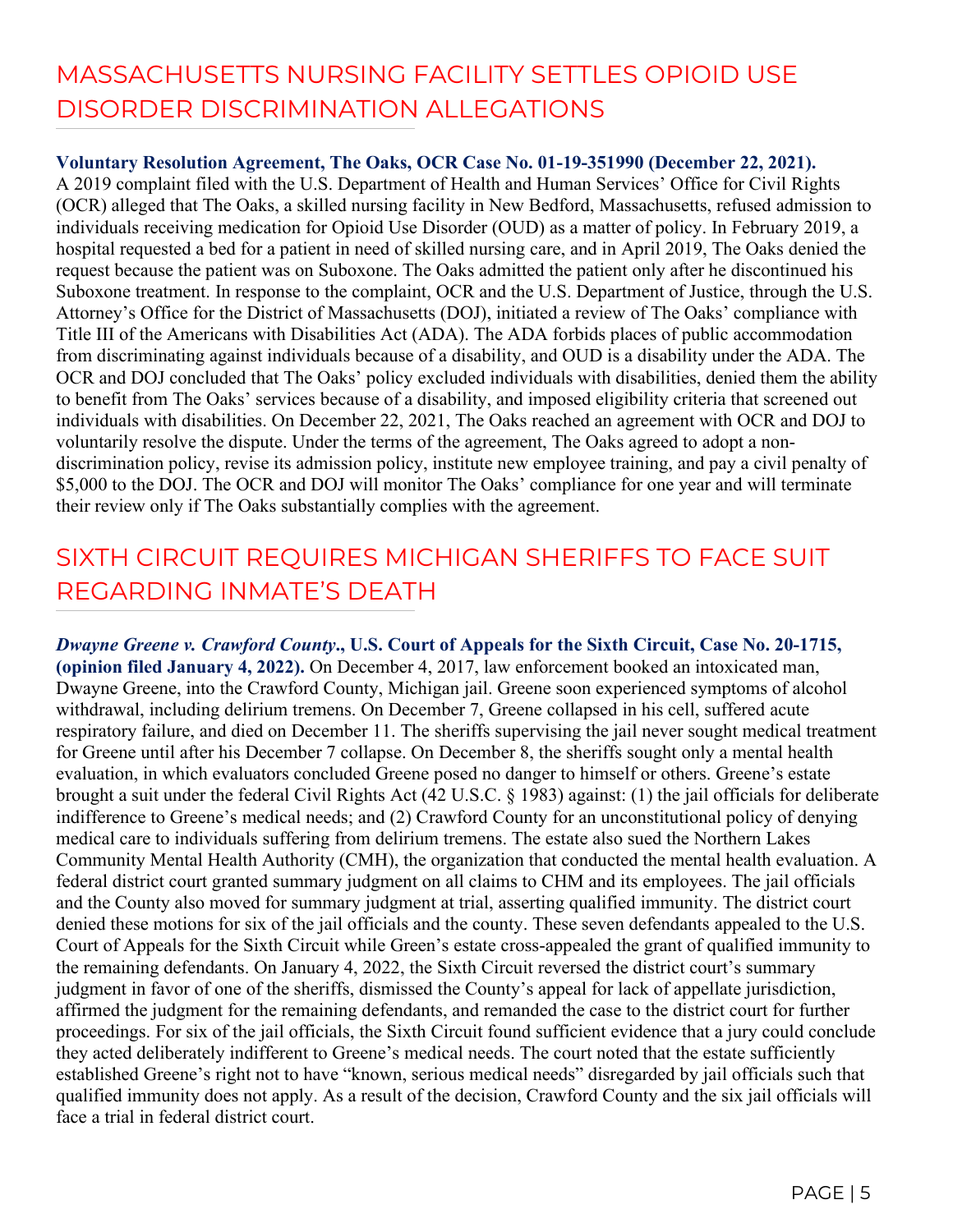# ADDICTION TREATMENT CENTER SETTLES FALSE MEDICARE AND MEDICAID CLAIMS

#### *U.S. et al. ex rel. Wendy Welch v. CleanSlate Centers, Inc., et al.***, U.S. District Court for the District of Massachusetts, Civil Action No. 17-CV-30038-MGM (settlement reached December 30, 2021).**

Massachusetts-based company CleanSlate owns a network of addiction treatment centers throughout the country. In April 2017, a former employee-turned-whistleblower filed a *qui tam* action under the federal False Claims Act against the company for allegedly making false Medicare and Medicaid claims. The Commonwealth of Massachusetts and the U.S. Department of Justice both intervened in the matter. The medically unnecessary urine tests from the patients in its facilities.

complaint against CleanSlate alleged that the company billed Medicare and Medicaid for duplicative and<br>medically unnecessary urine tests from the patients in its facilities.<br>CleanSlate then referred its laboratory work to CleanSlate then referred its laboratory work to labs under its ownership, in violation of anti-referral statutes. Massachusetts law prohibits referrals and testing when the referring entity owns the lab or vice-versa. Plaintiffs further accused CleanSlate of systematically backdating prescriptions for Suboxone, thereby generating additional false claim submissions. On December 30, 2021, CleanSlate agreed to resolve the claims against it by paying \$4.5 million to Medicare and MassHealth, Massachusetts' Medicaid program. The company also entered into a compliance program that includes annual audits reported to the Massachusetts attorney general. Dr. Amanda Louise Wilson, the founder and former owner of CleanSlate, must pay an additional \$8,000 to the Western Mass Training Consortium, a local addiction recovery nonprofit.



#### AMICUS BRIEFS FILED IN U.S. SUPREME COURT REVIEW OF DOCTORS' "GOOD FAITH" DEFENSE CASE

*Xiulu Ruan v. United States***, U.S. Supreme Court, Case No. 20-1410 (writ of certiorari granted November 5, 2021);** *Shakeel Kahn v. United States***, U.S. Supreme Court, Case No. 21-5261 (writ of certiorari granted November 5, 2021).** For previous updates on these now-consolidated cases, please refer to the December 2021 issue of the LAPPA *Case Law Monitor*, available [here.](http://legislativeanalysis.org/wp-content/uploads/2021/12/December-2021-CLM.pdf) On November 5, 2021, the U.S. Supreme Court granted certiorari to a pair of cases to resolve a circuit split over what constitutes "good faith" efforts by doctors to meet their obligations under the federal Controlled Substances Act (CSA) when dispensing controlled substances. The petitioners filed briefs with the Court on December 20, 2021. Both petitioners argue that the CSA requires the government to prove that a physician "knowingly and intentionally" acted outside the usual course of professional practice. To ignore the physicians' subjective intent would result in "malpractice actions parading as prosecutions." The United States submitted its brief on January 19, 2022. It reasons that the CSA allows room for reasonable error by physicians but does not empower them to invent their own definitions of "medicine" that make no effort to conform to the standards of their colleagues. Several groups filed amicus briefs with the Court, predominantly in support of the petitioners' arguments. Those opposed to the exclusion of the "good faith" defense include physicians and groups involved in end-of-life care, pain management, due process protection, criminal defense, and libertarian causes. The common concern among these *amici* is that an "objective" standard of physicians' liability will have a chilling effect on the practice of medicine through fear of excessive prosecution. The Court set oral arguments for March 1, 2022.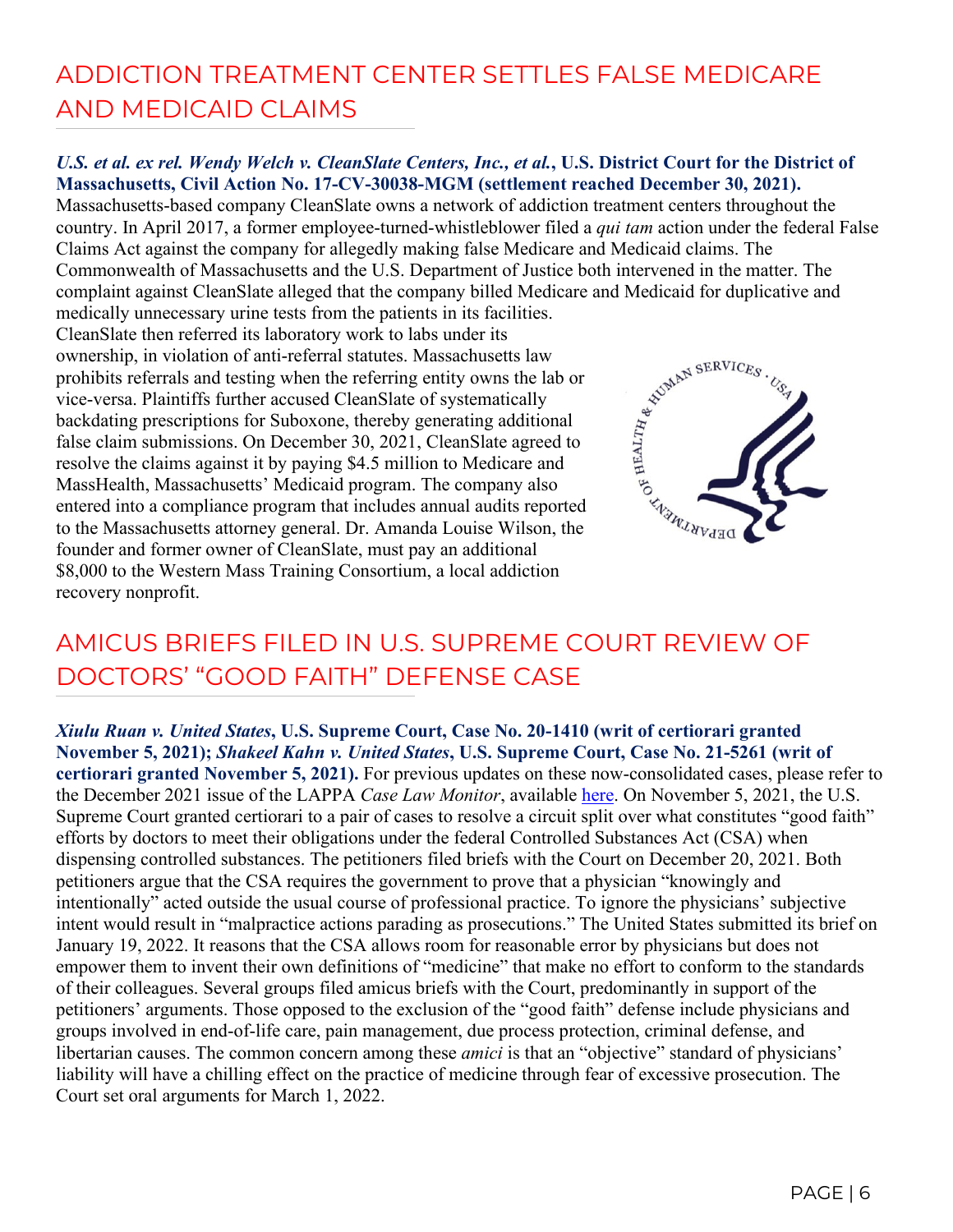# SOUTH DAKOTA SUPREME COURT INVALIDATES RECREATIONAL MARIJUANA AMENDMENT

*In the Matter of Election Contest as to Amendment A***, Supreme Court of South Dakota, Case No. 29547 (opinion filed November 24, 2021).** In a 4-1 decision, the Supreme Court of South Dakota found "Amendment A," which legalized recreational marijuana in the state, invalid. Amendment A, which South Dakotans approved in the November 2020 election, legalized recreational marijuana while also directing the legislature to pass laws governing medical marijuana and hemp cultivation. The majority determined that Amendment A's provisions embrace three separate and distinct subjects: (1) recreational marijuana; (2) medical marijuana; and (3) hemp. Because the three provisions each have separate objectives and purposes, the majority ruled that Amendment A violated the single subject requirement in the South Dakota Constitution (Article XXIII, § 1). According to the majority, the Amendment drafters' failure to comply with the single subject requirement meant that voters could not separately vote on each distinct subject. The majority also opined that the proponents of Amendment A failed to identify a single "instance when voters in another state have been asked to approve a constitutional amendment to legalize recreational marijuana, medical marijuana, and hemp in a single vote."

# FEDERAL GOVERNMENT SEEKS PERMANENT INJUNCTION AGAINST TEXAS PHARMACIST

*United States v. Zarzamora Healthcare LLC, et al***., U.S. District Court for the Western District of Texas, Case No. 5:22-cv-00047-JKP (suit filed January 21, 2022).** The federal government recently filed a civil complaint seeking to permanently prevent the owner of a San Antonio, Texas area pharmacy from unlawfully dispensing opioids and other controlled substances. The government alleges that Jitendra Chaudhary, the pharmacist-in-charge and part owner of Rite-away Pharmacy and Medical Supply #2 (Rite-away), unlawfully filled controlled substance prescriptions in violation of the Controlled Substances Act. The complaint asserts that Chaudhary and Rite-away ignored signs of misuse and diversion when filling opioid prescriptions. The complaint also alleges that one patient died from a fentanyl overdose nine days after Rite-away filled her fentanyl prescription. By ignoring the signs of misuse and diversion, the government alleges that Chaudhary acted outside the usual course of professional pharmacy practice and filled prescriptions not issued for a legitimate medical purpose. Additionally, the government alleges that the defendants altered prescriptions that lacked the required information to make them appear in compliance with Drug Enforcement Administration regulations. The complaint seeks civil penalties as well as a permanent injunction to prevent further violations.

#### CONSTITUTIONAL CHALLENGE TO MASSACHUSETTS INVOLUNTARY COMMITMENT STATUTE FAILS

*John Doe et al. v. Carol Mici, et al.***, Massachusetts Superior Court (Suffolk County), Case No. 1984CV00828 (order on defendants' partial motion for judgment on the pleadings issued December 29, 2021).** For previous updates on this case, please refer to Volume No. 1, Issue No. 1 of the LAPPA *Case Law Monitor*, available *here*. A Massachusetts trial court judge ruled that the Plaintiffs' facial challenge to Section 35 (MASS. GEN. LAWS ANN. ch. 123 § 35 (West 2021)) failed and allowed the defendants' partial motion for judgment on the pleadings. Section 35 allows certain individuals to seek a court order to involuntarily commit someone for up to 90 days for inpatient alcohol or substance use disorder treatment. Men can be committed to a correctional facility for treatment. As of 2016, however, Massachusetts women may only be involuntarily committed to a treatment facility licensed or approved by the Department of Public Health (DPH) or the Department of Mental Health (DMH). In 2019, plaintiffs brought a challenge to the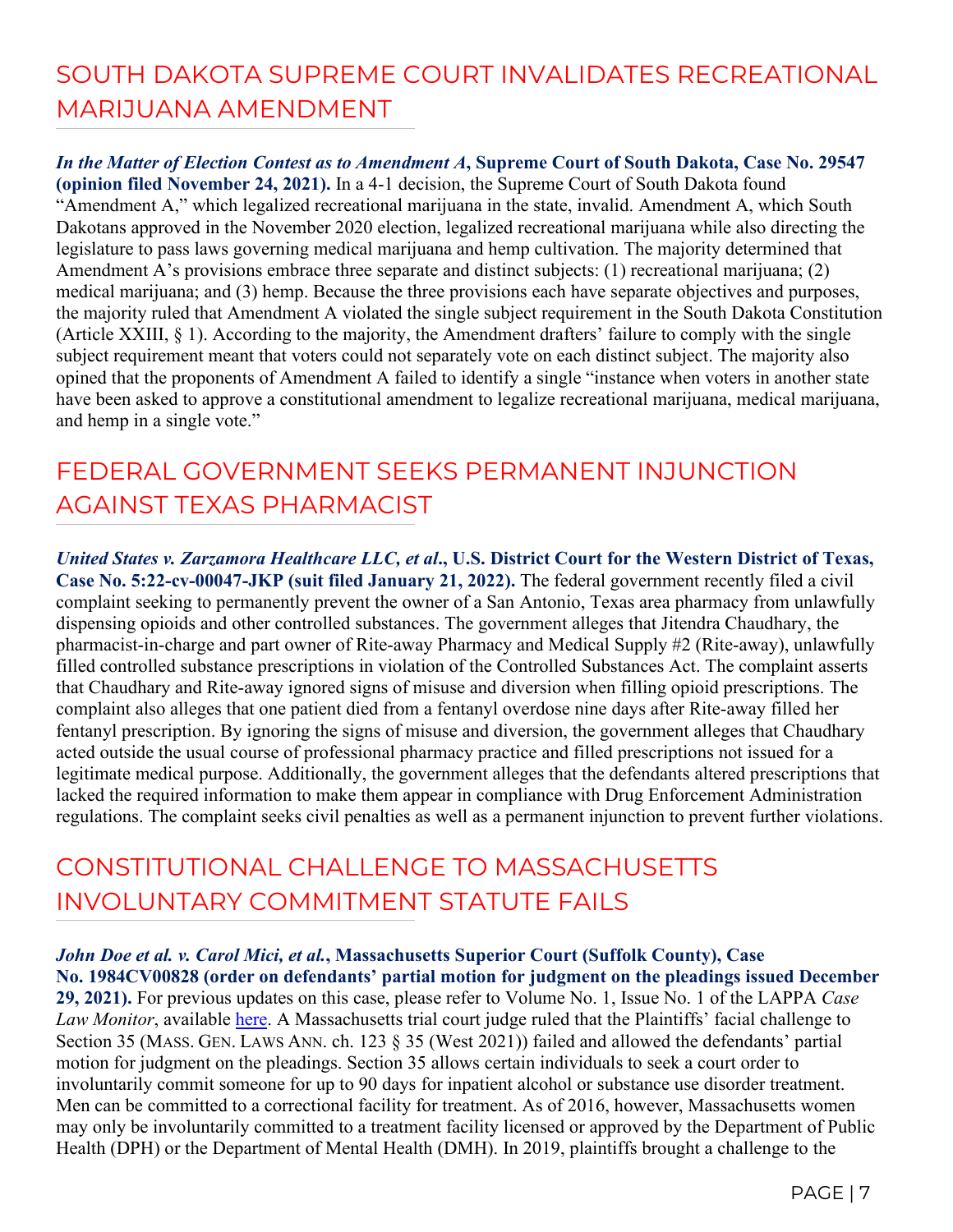constitutional validity of Section 35. Defendants moved for partial judgment on the pleadings to the extent that the plaintiffs challenged the constitutionally of the law on its face. In her opinion, the trial judge examined Section 35 through several lenses: (1) whether it constitutes unlawful gender discrimination; (2) whether it amounts to impressible discrimination based on disability; and (3) whether it violates the equal protection rights of men. With respect to the issue of gender discrimination, the court concluded that the plaintiffs failed to meet their burden because Section 35 does not require all civilly committed men receiving treatment to be confined to a correctional facility. The language of Section 35 only states that a male patient "may" be committed to such a facility. The court reasoned that it could have been that there were not enough DPH or DMH facilities available and, therefore, the Commissioner of Corrections designated a correctional facility for plaintiffs' confinement during their treatment. On the issue of disability discrimination, the court ruled that Section 35 does not, on its face, treat individuals with alcohol and substance use disorders differently than those without such disorders or with different disorders. Finally, the court disagreed with the plaintiffs' facial challenge based on substantive due process. Similar to the reasoning regarding gender discrimination, the court ruled that the plaintiffs failed to meet their burden because Section 35 does not require the Commissioner to commit all males to correctional facilities. As all of plaintiffs' facial challenges to Section 35 failed, the court granted defendants' partial motion for judgment.

#### FOURTH CIRCUIT VACATES OPIOID DISTRIBUTION SENTENCE DUE TO INEFFECTIVE COUNSEL

*United States v. Precias K. Freeman***, U.S. Court of Appeals for the Fourth Circuit, Case No. 19-4104 (opinion filed January 25, 2022).** In a split *en banc* decision by the Fourth Circuit, the majority reversed the 17-year sentence of a woman who pled guilty to possession with intent to distribute opioids due to her not receiving effective assistance of counsel. In 2017, Precias Freeman admitted to possessing with intent to distribute hydrocodone and oxycodone and pled guilty without the benefit of a plea agreement. Freeman's attorney waived multiple arguments on her behalf, including objections to the number of pills she allegedly sold. According to the majority, those objections, if successful, could have reduced Freeman's sentence by nearly 10 years. Additionally, Freeman's counsel waived a meritorious objection to the two-level sentencing enhancement for obstruction of justice that Freeman received for moving to North Carolina while released on bond. Freeman had a nonfrivolous argument that this enhancement was improper because she did not move to North Carolina to be deliberately obstructive. Freeman explained that she faced eviction and moved out of necessity. By waiving Freeman's objection to the upward departure for obstruction of justice, the court found that her counsel lost the opportunity for Freeman to receive a downward adjustment for acceptance of responsibility. The majority ruled that Freeman's counsel "was unequivocally wrong on the law when he waived her meritorious objections" and that Freeman "clearly received ineffective assistance of counsel." The court vacated the sentence and remanded for resentencing. The dissenting opinion stated that the majority wrongly declared Freeman's counsel ineffective without hearing his explanations for the decisions he made.

#### JUDGE BARS SUMMARY JUDGMENT IN SUIT ALLEGING OPIOID PRESCRIPTION BIAS

*Raymond Hartmann v. Graham Packaging Company, LP***, U.S. District Court for the Southern District of Ohio, Case No. 1:19-cv-488 (opinion filed January 25, 2022).** In 2017, Raymond Hartmann, who takes prescription opioids for chronic pain, applied for a job at Graham Packaging Company (Graham) as a production specialist, which entails operating a forklift and other heavy machinery. Hartmann provided Graham with a physician's note stating that he takes narcotic pain relievers but that no concerns had been raised over his ability to perform his occupational duties while on these medications. Despite the doctor's note, Graham informed Hartmann that it would not hire him after concluding that he would represent a safety hazard. Hartmann sued Graham on July 1, 2019, asserting claims under the Americans with Disabilities Act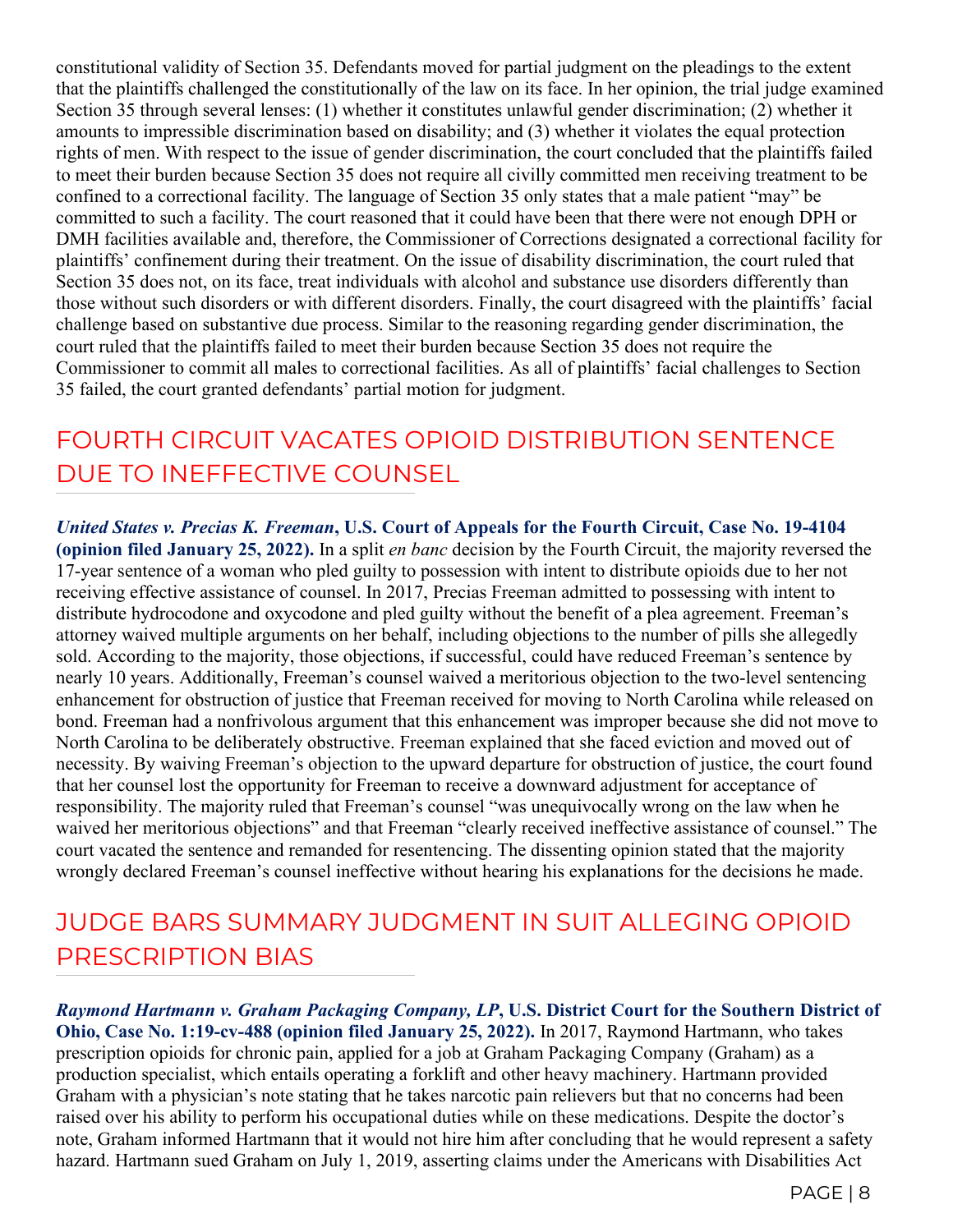(ADA) and Ohio's parallel anti-discrimination statute (OHIO REV. CODE ANN. § 4112.02 (West 2021)). The parties crossed-moved for summary judgment in March 2021. While the evidence shows that Graham regarded Hartmann as being disabled for purposes of an ADA claim, the federal district court determined that a genuine factual dispute remains as to whether Hartmann was otherwise qualified for the forklift operator position despite his disability. The court also found that questions remain on whether Graham conducted a sufficient investigation into whether Hartmann's condition would actually disqualify him from the job. Because these questions of fact remain, the court rejected each side's motion for summary judgment. A trial date has not been set.

#### FIRST CIRCUIT RULES FEDERAL CHARGES CAN PROCEED AGAINST MAINE MARIJUANA GROWERS



*United States v. Brian Bilodeau, et al.***, U.S. Court of Appeals for the First Circuit, Case No. 19-2292 (opinion filed January 26, 2022).** The U.S. Court of Appeals for the First Circuit held that marijuana growers in Maine can be prosecuted under federal drug laws because the growers failed to comply with Maine's regulations governing marijuana for medical purposes. Maine strictly regulates marijuana growers and allows only small operations to exist. For example, a primary caregiver can assist a maximum of five qualifying patients, and for each patient, the caregiver can possess up to six mature, flowering marijuana plants. Additionally,

beginning in December 2014, Congress attached a rider to an appropriations bill, referred to as the "Rohrabacher-Farr Amendment," which limits federal prosecutors' ability to enforce the federal Controlled Substances Act (CSA) with respect to certain conduct involving medical marijuana, by preventing the use of federal funds to interfere with state laws. Between 2016 and 2018, federal law enforcement officers investigated marijuana grower Brian Bilodeau and his association with a drug organization that grows and distributes hundreds of pounds of marijuana per month under the cover of Maine's medical marijuana program. In February 2018, federal agents executed a search warrant for one of Bilodeau's grow sites and his residence. Federal agents seized significant quantities of marijuana from the sites, including 321 marijuana plants. The federal government indicted the defendants for the knowing and intentional manufacture and possession of marijuana with intent to distribute in violation of the CSA and conspiracy to do the same. In response, defendants moved to enjoin their prosecutions pursuant to the appropriations rider, arguing that the prosecution involves the prohibited use of federal funds to prevent Maine from implementing its medical marijuana law. A federal district court rejected the defendants' argument, ruling that the defendants' patent lack of compliance with Maine law precluded application of the rider. The defendants then filed an interlocutory appeal to the U.S. Court of Appeals for the First Circuit. On appeal, prosecutors asserted that the rider should only apply when a grower fully complies with all state laws and regulations. The defendants, in turn, argued that the rider should apply to most people who have a state license to grow medical marijuana. The First Circuit rejected both parties' arguments and decided to adopt a middle ground that turns on the facts of a given case but refuses to "fully define its precise boundaries." In this case, the record clearly shows that the defendants knowingly engaged in "a large-scale black-market marijuana operation" that greatly exceeded Maine's medical marijuana laws. Therefore, because of the defendants' lack of compliance with Maine marijuana law, the court held that the rider does not bar prosecution, and a subsequent conviction under the CSA would not hamper the intended effect of Maine's marijuana laws.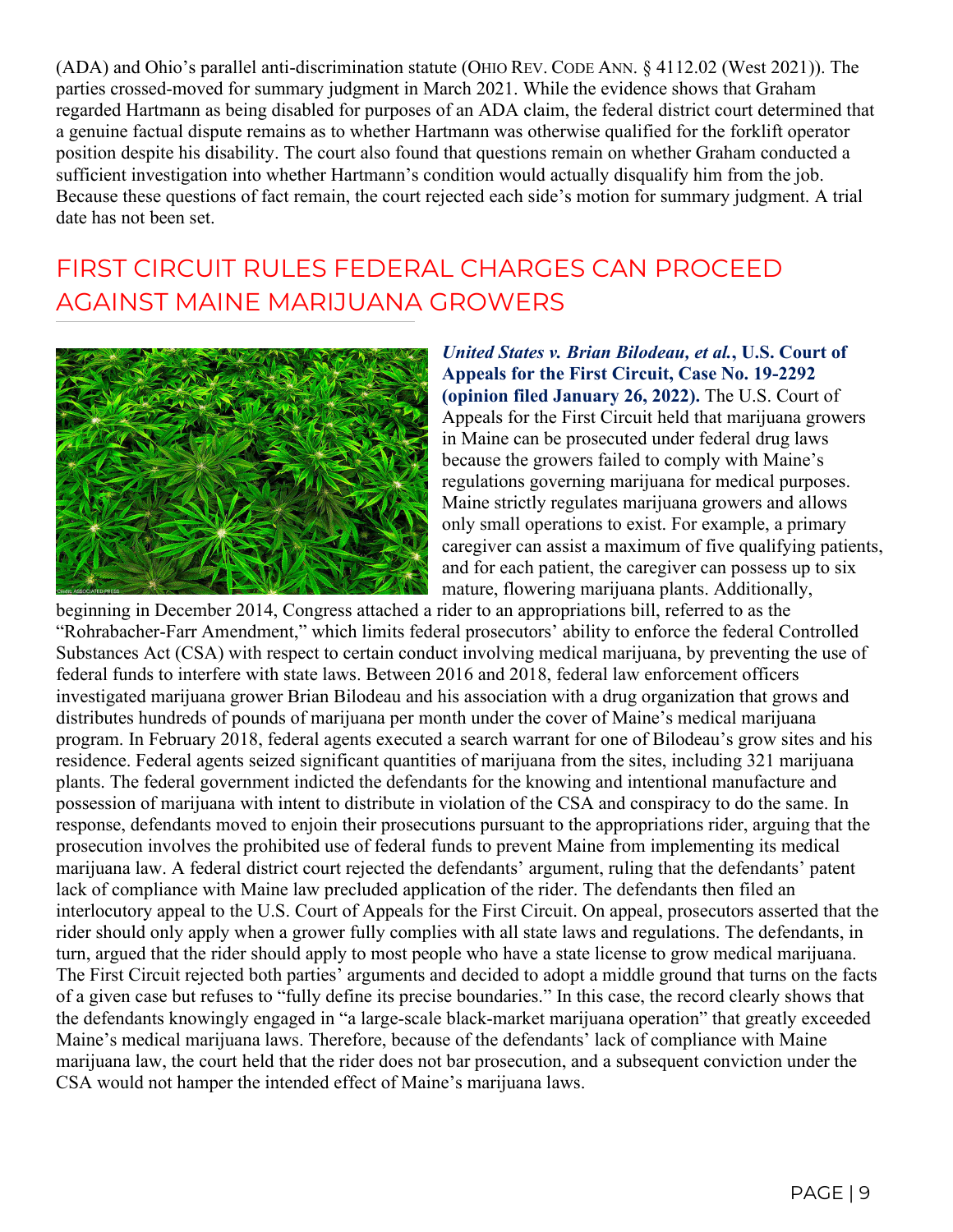### RECENT GLOBAL AND STATEWIDE SETTLEMENTS IN OPIOID **LITIGATION**

- On December 7, 2021 and January 14, 2022, New Mexico agreed to join the \$26 billion global settlement with: (1) drug distributors Cardinal Health, McKesson Corp., and AmerisourceBergen; and (2) drug maker Johnson & Johnson. Johnson & Johnson will pay New Mexico its share of the settlement in 2022, rather than over the course of several years, if all New Mexico local governments sign onto the agreement by May 31, 2022.
- In January 2022, two more holdout states, Nevada and Georgia, agreed to join the \$26 billion global settlement with the four defendants. The remaining states not participating in this global settlement are Alabama, Oklahoma, Washington, and West Virginia. Additionally, New Hampshire agreed to settle only with the distributors, and Rhode Island joined the global settlement only with Johnson & Johnson.
- On January 25, 2022, Rhode Island, which opted not to join the global opioid settlement with the drug distributors, reached a separate deal with the three distributors to resolve claims against them in a case scheduled for trial in March 2022. (*State of Rhode Island v. Purdue Pharma L.P. et al.*, Rhode Island Superior Court (Providence/Bristol County), Case No. PC-2018-4555). The three distributors agreed to pay the state \$90.8 million to settle, with the money paid out over time until 2038. Eighty percent of the money will go to a statewide opioid abatement fund controlled by the state, while 20 percent will go directly to Rhode Island's 39 cities and towns. For its 80 percent share, the state will convene a committee made up of public health officials, state and local representatives, and community members to administer the statewide fund. Rhode Island will receive \$21.1 million from drugmaker Johnson & Johnson as part of the global settlement.
- On December 23, 2021, Endo International PLC (Endo) announced that it and its wholly owned subsidiaries have entered into a statewide settlement agreement intended to resolve all government related opioid claims in Texas. Endo will pay Texas \$63 million to resolve the claims against it in two cases that were set for trial this year (*County of Dallas v. Purdue Pharma, L.P., et al*, Texas MDL Pretrial Cause No. 2018-77098; and *County of Bexar v. Purdue Pharma, L.P., et al.*, Texas MDL Pretrial Cause No. 2018-77066). The Texas settlement includes no admission of wrongdoing, fault, or liability of any kind by Endo or its subsidiaries.
- On January 18, 2022, Endo announced that it and its subsidiaries entered into a statewide settlement agreement to resolve all government related opioid claims in Florida. Endo will pay Florida up to \$65 million to resolve the claims against it in a case that was set for trial in Florida state court in April 2022 (*State of Florida, Office of the Attorney General, Department of Legal Affairs v. Purdue Pharma, L.P., et al.*, Florida Circuit Court, Pasco County, Case no. 2018-CA-001438). The settlement includes no admission of wrongdoing, fault, or liability of any kind by Endo or its subsidiaries.
- On December 28, 2021, Collegium Pharmaceutical, Inc. (Collegium) announced that it agreed to pay up to \$2.75 million to resolve all 27 pending opioid-related lawsuits brought against it by cities, counties, and other subdivisions across the U.S. The settlement releases Collegium from liability related to the dismissed cases. Additionally, the company notes that the settlement agreement does not include any admission of liability or wrongdoing. The agreement is subject to approval by all parties. This settlement comes a few weeks after a December 16, 2021 settlement with Massachusetts (*Commonwealth of Massachusetts v. Collegium Pharmaceutical, Inc.,* Massachusetts Superior Court (Suffolk), Case no. 2184CV02859) in which Collegium agreed to pay Massachusetts \$185,000 and agreed to stop marketing its opioid products through "in-person detailing" of the Commonwealth's prescribers and speaker programs with health care professionals. Massachusetts Attorney General Maura Healey alleged that Collegium sales representatives misled health care providers about the potential risks of its opioid drug, Xtampza, by marketing it as a safe and responsible alternative to other opioids.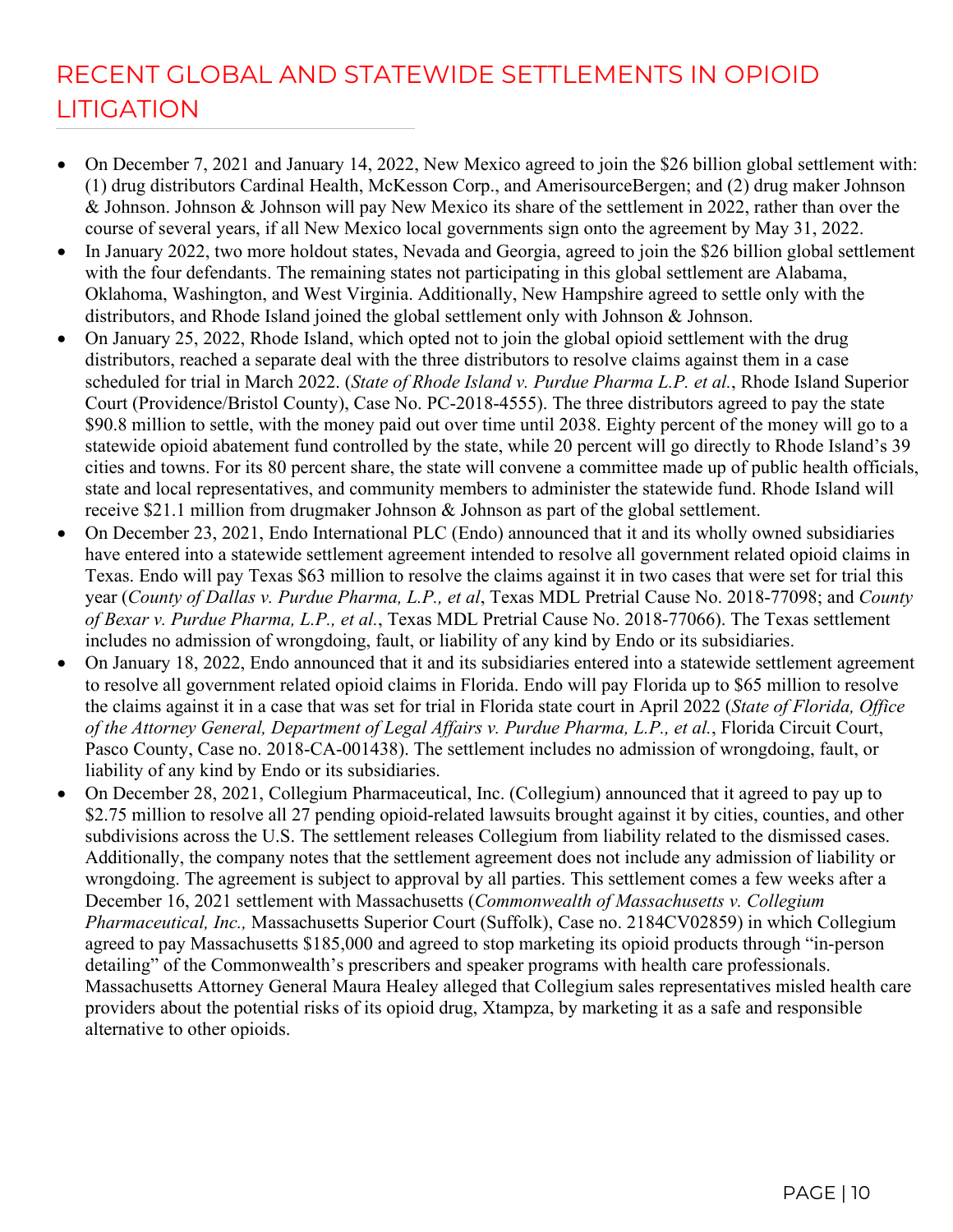#### RECENT EVENTS IN THE NEW YORK STATE OPIOID LITIGATION

#### *In Re Opioid Litigation***, New York Supreme Court, Suffolk County, Case No. 40000/2017 (suit filed March 28, 2019).**

- For previous updates on this case, please refer to the October 2021 issue of the LAPPA *Case Law Monitor*, available [here.](http://legislativeanalysis.org/wp-content/uploads/2022/01/October-2021-Case-Law-Monitor-FINAL.pdf) On December 8, 2021, Allergan, PLC agreed to pay \$200 million to resolve the state's lawsuit. This settlement left Teva Pharmaceutical Industries LTD., (Teva) as the lone defendant in the public nuisance trial, which began back in June 2021.
- On December 30, 2021, a jury found Teva and its affiliates guilty of helping to create a public nuisance through its marketing and distribution of opioids across New York. A separate trial will determine the damages Teva must pay. The various settlements that the State of New York negotiated with the other defendants previously named in this case netted the state approximately \$1.5 billion. Teva announced that it plans to appeal the ruling.

#### RECENT EVENTS IN THE PURDUE PHARMA BANKRUPTCY PROCEEDINGS

*In re Purdue Pharma L.P.***, U.S. Bankruptcy Court for the Southern District of New York, Case No. 19- 23649 (suit filed Sept. 15, 2019).** On December 16, 2021, U.S. District Judge Colleen McMahon struck down Purdue Pharma's (Purdue) bankruptcy plan, thus putting the Purdue global settlement on hold. In her ruling, Judge McMahon stated that federal bankruptcy law does not give a bankruptcy judge the authority to grant third-party releases to people who are not declaring bankruptcy themselves. Purdue and the Sackler family members asked for Judge McMahon to certify their interim appeal to the U.S. Court of Appeals for the Second Circuit. Judge McMahon certified the mid-case appeal on January 7, 2022 and informed the parties that they must ask the Second Circuit to hear the case on an expedited basis due to the urgent opioid crisis and the case's importance. Connecticut, Maryland, Delaware, Rhode Island, Vermont, California, Washington, and the District of Columbia filed motions opposing certification of the interim appeal. The Second Circuit agreed to hear Purdue's appeal on an expedited basis on January 27, 2022. On December 29, 2021, U.S. Bankruptcy Judge Robert Drain extended a preliminary injunction blocking opioid-related litigation against the Sacklers until February 1, 2022. Judge Drain also ordered Purdue, the Sacklers, the states, and other parties to negotiate a new settlement.

#### UPDATE IN THE MALLINCKRODT BANKRUPTCY PROCEEDINGS

*In re: Mallinckrodt PLC***., U.S. Bankruptcy Court for the District of Delaware, Case No. 20-12522-JTD (suit filed Oct. 12, 2020).** For previous updates on this case, please refer to the December 2021 issue of the LAPPA *Case Law Monitor*, available *here*. During a January 6, 2022 hearing, U.S. Bankruptcy Judge John Dorsey questioned the fairness of a proposed plan to protect executives and others from future lawsuits. Under Mallinckrodt's \$5.45 billion settlement plan, officers and directors of the company could not be sued in most cases for their alleged role in creating the opioid epidemic. This plan provision is similar to the third-party release issue generating post-plan confirmation litigation in the Purdue bankruptcy. Mallinckrodt argues that the third-party release provision should be approved because its reorganization plan will fall apart without the protections. Judge Dorsey has not yet ruled on the bankruptcy plan. Should he approve the plan, the company will file a restructuring case in Ireland, home of Mallinckrodt's headquarters, to implement some of the features of the U.S. Chapter 11 bankruptcy plan.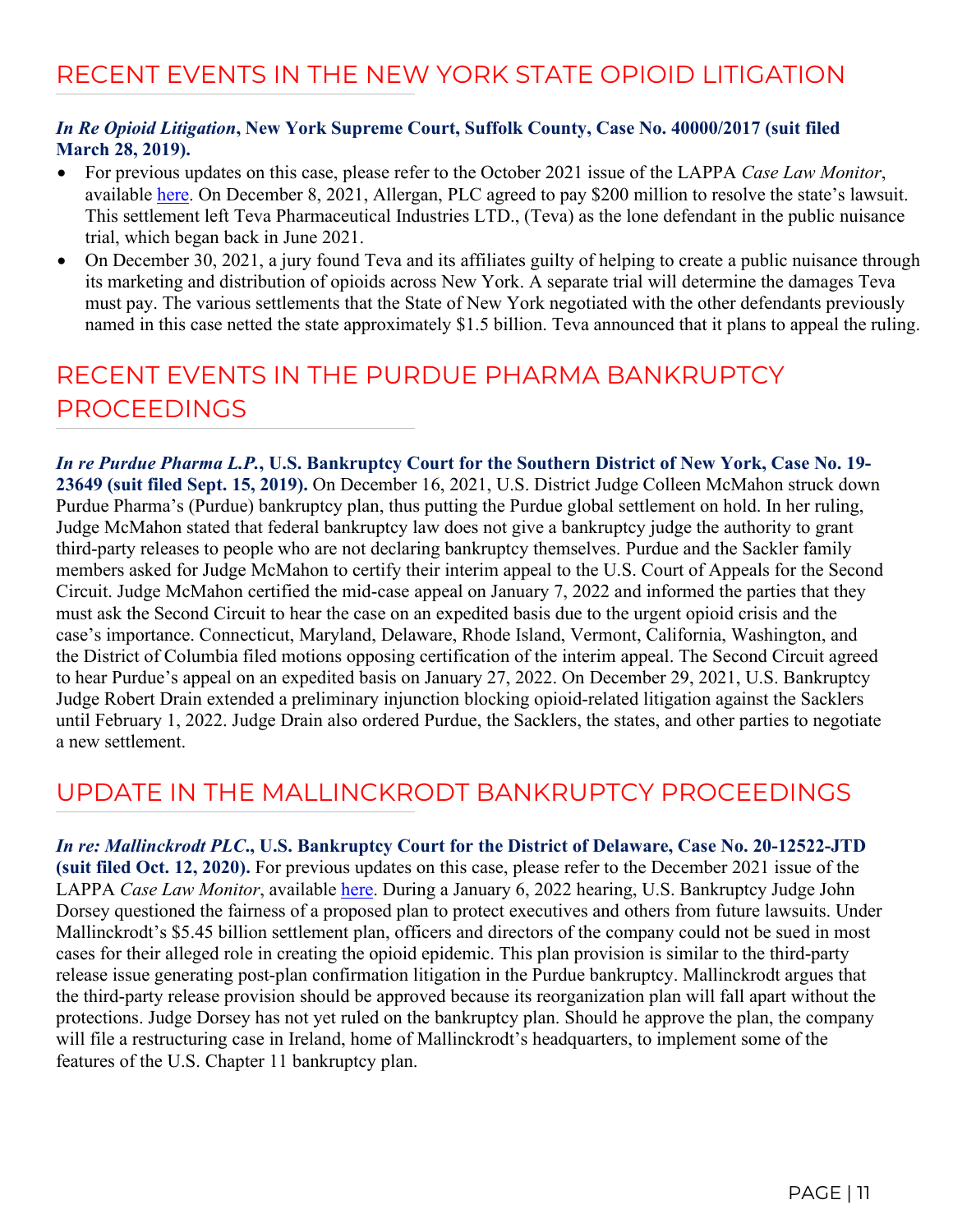# DELAWARE SUPREME COURT RULES INSURER HAS NO DUTY TO DEFEND RITE AID

*Rite Aid Corp. et al. v. ACE American Insurance Co.***, Delaware Supreme Court, Case No. 339 (opinion filed January 10, 2022).** For previous updates on this case, please refer to the December 2020 issue of the LAPPA *Case Law Monitor*, available [here.](http://legislativeanalysis.org/wp-content/uploads/2020/12/December-2020-Case-Law-Monitor.pdf) In a 4-1 decision, the Delaware Supreme Court overturned a lower court's ruling that the insurance company, Chubb, must defend Rite Aid in opioid litigation. In its September 22, 2020 decision, the trial court held that the opioid cases subject to the ongoing multi-district litigation (MDL) met the insurance policy's requirement that the resulting costs stemmed from alleged bodily injury. While the plaintiffs in the MDL (largely governmental entities) seek purely economic damages, the trial court found a causal connection between the plaintiffs' economic damages and the injuries to their citizens from the opioid epidemic. On appeal, Chubb argued that the MDL plaintiffs did not suffer personal injury and thus seek compensation only for their non-derivative economic harms, even if those harms have some causal connection to a bodily harm. While the policy covers damages for "care" related to "the personal injury," Chubb argued that care damages still require a showing of a personal injury suffered by an individual. The Delaware Supreme Court agreed with Chubb's argument. To recover under Chubb's policy as a person or organization that directly cared for or treated the injured person, the plaintiff must prove the costs of caring for the individual's personal injury. In the MDL, the governmental entities seek to recover only their own economic damages. The majority ruled that the lower court erred in holding Chubb responsible for defending Rite Aid because public nuisance lawsuits seeking funds for drug treatment and social services are not the kind of personal injury claims covered under the policy. The majority opinion added that if the MDL plaintiffs ran public hospitals and sued Rite Aid on behalf of those hospitals to recover the costs of treating bodily injuries caused by opioid over-prescription, the policy would most likely have been triggered. However, because the MDL plaintiffs only seek to recover tax dollars spent addressing the opioid epidemic, the insurance policy does not apply. The dissenting justice believed that the policy language is broader than the majority's interpretation.

#### ALABAMA SUPREME COURT VACATES DECISION TO HOLD OPIOID CASE IN TWO PARTS

*Ex parte Endo Health Solutions Inc. et al.***, Alabama Supreme Court, Case No. 1200470 (writ of mandamus issued November 21, 2021).** In a 6-2 decision, the Alabama Supreme Court vacated a trial court's ruling to split a trial against opioid manufacturers, opioid distributors, and retail pharmacies into two parts. Several entities that own or operate hospitals in Alabama filed suit in the Conecuh Circuit Court in 2019 against opioid manufacturers, opioid distributors, and retail pharmacies (collectively, "the defendants") alleging that the defendants' marketing and selling of opioids resulted in an epidemic of opioid use disorder in the state. (*The DCH Health Care Authority et al. v. Purdue Pharma L.P. et al.*, Conecuh Circuit Court, Case No. CV-2019-000007). The plaintiffs asserted multiple theories of liability, including that the defendants created a public nuisance. The trial court entered a case management order directing the parties to try each of the plaintiffs' causes of action separately. Moreover, as part of the case management order, the trial court ordered the public nuisance claim to be tried first and for it to be bifurcated, the first trial involving liability and the second involving special damages. The trial judge bifurcated the trial to avoid unduly burdening the jury. Defendants opposed bifurcating the public nuisance claim and petitioned the Alabama Supreme Court for an order directing the trial court to vacate that portion of the case management order. According to the defendants, in order for Alabama government entities to recover for public nuisance, they must prove they suffered special damages different from that suffered by the general public. The defendants asserted that because of this restriction, the plaintiffs must prove special damages for them to be liable under Alabama's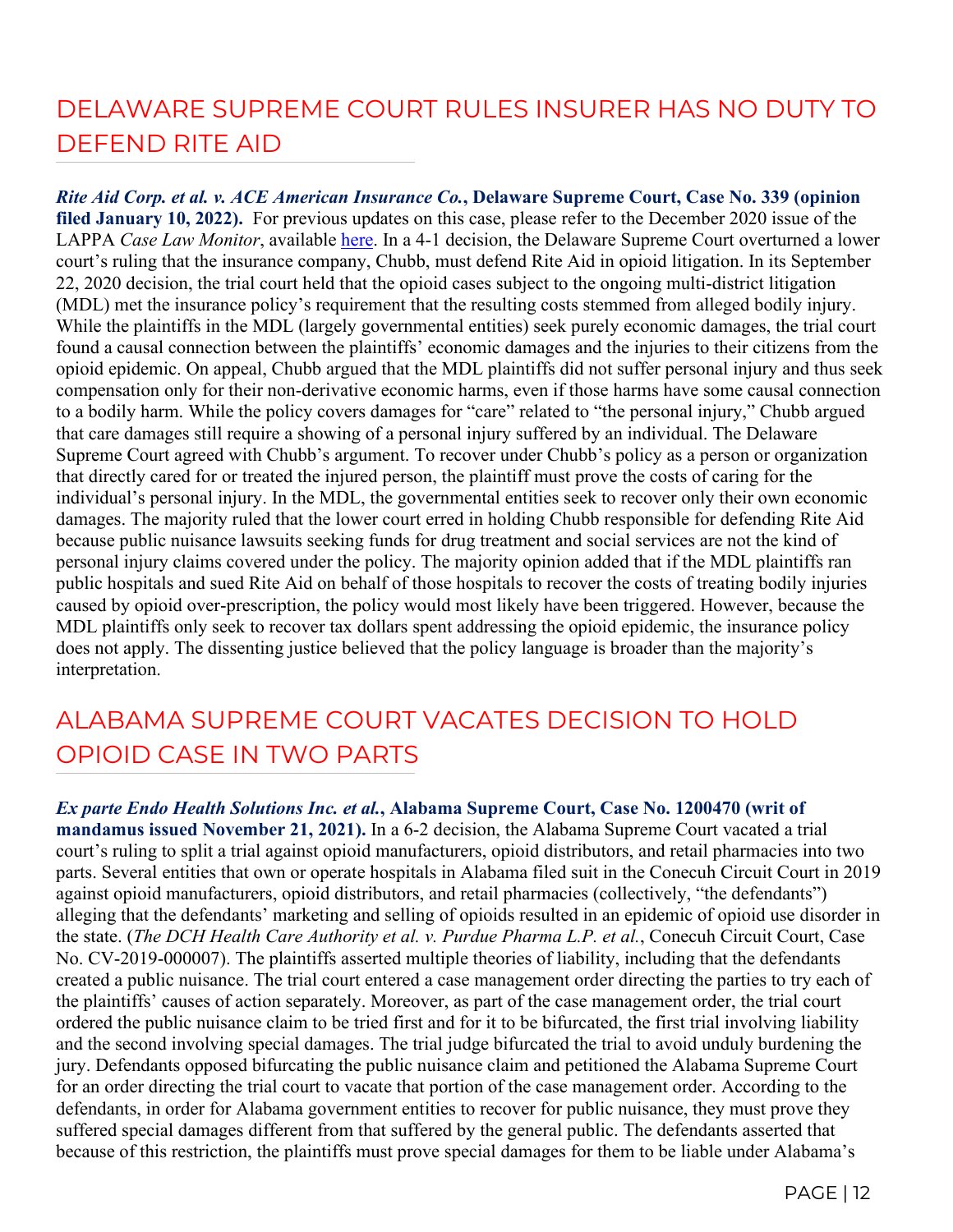public nuisance statute. Thus, holding a second trial to determine special damages would be duplicative. The Alabama Supreme Court majority agreed with the defendants and ruled that bifurcating the public nuisance claim would be "a duplication of effort and the squandering of judicial resources." The court concluded that the trial court exceeded its discretion and issued the defendants' requested order.

#### WALGREENS MUST DISCLOSE FINANCIAL INFORMATION FROM THE PAST 25 YEARS

*State of Florida v. Purdue Pharma L.P., et al.***, Pasco County Circuit Court, Florida, Case No. 2018-CA-001438 (motion to compel granted December 10, 2021).** On December 10, 2021, a Florida state trial judge ordered Walgreens to turn over documentation about the company's profits on sales of opioids in Florida from 1996 to the present. The judge gave Walgreens until December 31, 2021 to relinquish the financial information "sufficient to show all rebates, discounts, chargebacks, coupon reimbursements and any other money back it received on opioids" purchased or sold in the state from the past 25 years. Additionally, the judge granted the plaintiff's motion seeking sanctions against Walgreens for making "misrepresentations in sworn testimony and in proceedings before this court" about profits the company made from the sales of opioids. As a result, the court required Walgreens to provide affidavits from "a knowledgeable finance or accounting employee" by attesting to the sources of the rebate information, how Walgreens' "deal ledger system" and other databases work, and other related information. On January 5, 2022, Walgreens filed a status report with the court to advise the court that it complied with the court's December 10 sanctions order. Walgreens also mentioned in its status report that it conducted a search across its electronic records for opioidrelated profits calculations for Florida and identified a set of approximately 100 documents that had not been previously produced and provided to the plaintiff.

#### FORMER MIAMI-LUKEN COMPLIANCE OFFICER ENTERS PLEA AGREEMENT

*United States v. Rattini, et al.***, U.S. District Court for the Southern District of Ohio, Case No. 1:19 cr00081-MWM (plea agreement reached December 15, 2021).** For previous updates on this case, please refer to the June 2020 issue of the LAPPA *Case Law Monitor*, available [here.](http://legislativeanalysis.org/wp-content/uploads/2020/06/June-2020-Case-Law-Monitor.pdf) On December 15, 2021, James Barclay, the former compliance officer of the now-defunct drug distributor Miami-Luken Inc., entered into a plea agreement to avoid jail time. Barclay pled guilty to misprision of a felony, which is a rarely used charge that means the defendant knew of a felony but failed to report it. The federal district court judge accepted the plea deal and sentenced Barclay to one year of probation. Charges against Miami-Luken remain pending. The former president of Miami-Luken, Anthony Rattini, who prosecutors also named in the 2019 indictment, passed away in November 2021.

#### FIFTH CIRCUIT DISMISSES WALMART'S CASE AGAINST U.S. DOJ

*Walmart Inc. v. U.S. Department of Justice, et al.***, U.S. Court of Appeals for the Fifth Circuit, Case No. 21-40157 (opinion filed December 22, 2021).** For previous updates on this case, please refer to the April 2021 issue of the LAPPA *Case Law Monitor*, available [here.](http://legislativeanalysis.org/wp-content/uploads/2021/04/April-2021-Case-Law-Monitor-FINAL.pdf) The U.S. Court of Appeals for the Fifth Circuit affirmed the federal district court's dismissal of Walmart's lawsuit accusing the U.S. Department of Justice (DOJ) of scapegoating the company to divert attention from its own failures to effectively address the public health crisis over opioids. The Fifth Circuit ruled that sovereign immunity bars Walmart's suit. Alternatively, even if sovereign immunity does not apply, the company would still have to show the existence of a case or controversy ripe for adjudication. The court ruled that Walmart failed to show that its case is fit for judicial decision. To date, Walmart has not petitioned the U.S. Supreme Court for review.